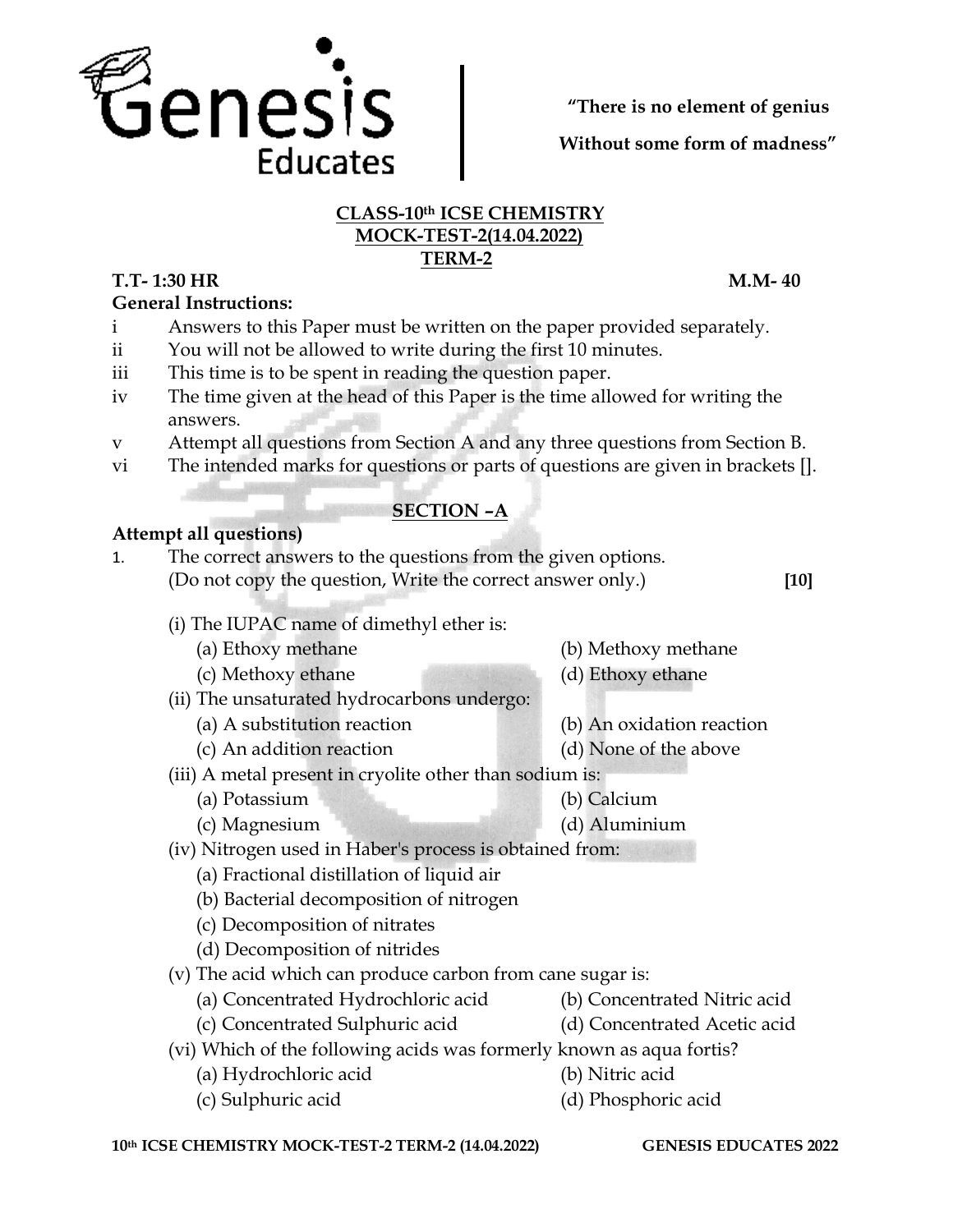- (vii) The oxidised product obtained on action of conc. nitric acid on carbon is:
	- (a) Carbon dioxide (b) Nitrogen dioxide

(c) Water (d) Nitric oxide

- (viii) Identify the statement that does not describe the property of alkenes.
	- (a) They are unsaturated hydrocarbons.
	- (b) They decolourise bromine water.
	- (c) They can undergo addition as well as substitution reactions.
	- (d) They undergo combustion with oxygen forming carbon dioxide and water.
- (ix) Sulphur dioxide turns acidified potassium dichromate solution green. Which of the following properties was shown by sulphur dioxide in this reaction?
	- (a) Oxidising property (b) Reducing property
		-
	- (c) Dehydrating property (d) Acidic nature
- (x) Hydrogen chloride gas is not collected over water since:
	- (a) It is covalent in nature. (b) It is ionic in nature.
- - (c) It is highly soluble in water. (d) It is corrosive in nature.
- 

# **SECTION-B**

## **(Attempt any three questions from this Section.)**

- 2. (i) (a) Write the equation for the reaction in the Haber's process that forms **[2]** ammonia.
	- (b) State the purpose of liquefying the ammonia produced in Haber's process.
	- (ii) (a) Draw the chain isomers of  $C_5H_{12}$ .
		- (b) Draw the position isomers of C4H6. **[2]**
	- (iii) Give balanced chemical equations for each of the following: **[3]**
		- (a) Laboratory preparation of ammonia using an ammonium salt.
		- (b) Reaction of ammonia with excess chlorine.
		- (c) Reaction of ammonia with sulphuric acid.
	- (iv) (a) In the contact process for the manufacture of sulphuric acid, Sulphur**[3]** trioxide is not converted to sulphuric acid by reacting it with water. Instead a two-step procedure is used. Write the equation for the two steps involved.
		- (b) What type of substance will liberate sulphur dioxide from sodium sulphite?
		- (c) Write the equation for the reaction by which sodium sulphite is converted to sulphur dioxide.
- 3. (i) State the relevant reason for each of the following: **[2]**
	-
	- (a) Low temperature favours the synthesis of ammonia in Haber's process.
	- (b) Nitric acid acts as an oxidising agent.

**10th ICSE CHEMISTRY MOCK-TEST-2 TERM-2 (14.04.2022) GENESIS EDUCATES 2022**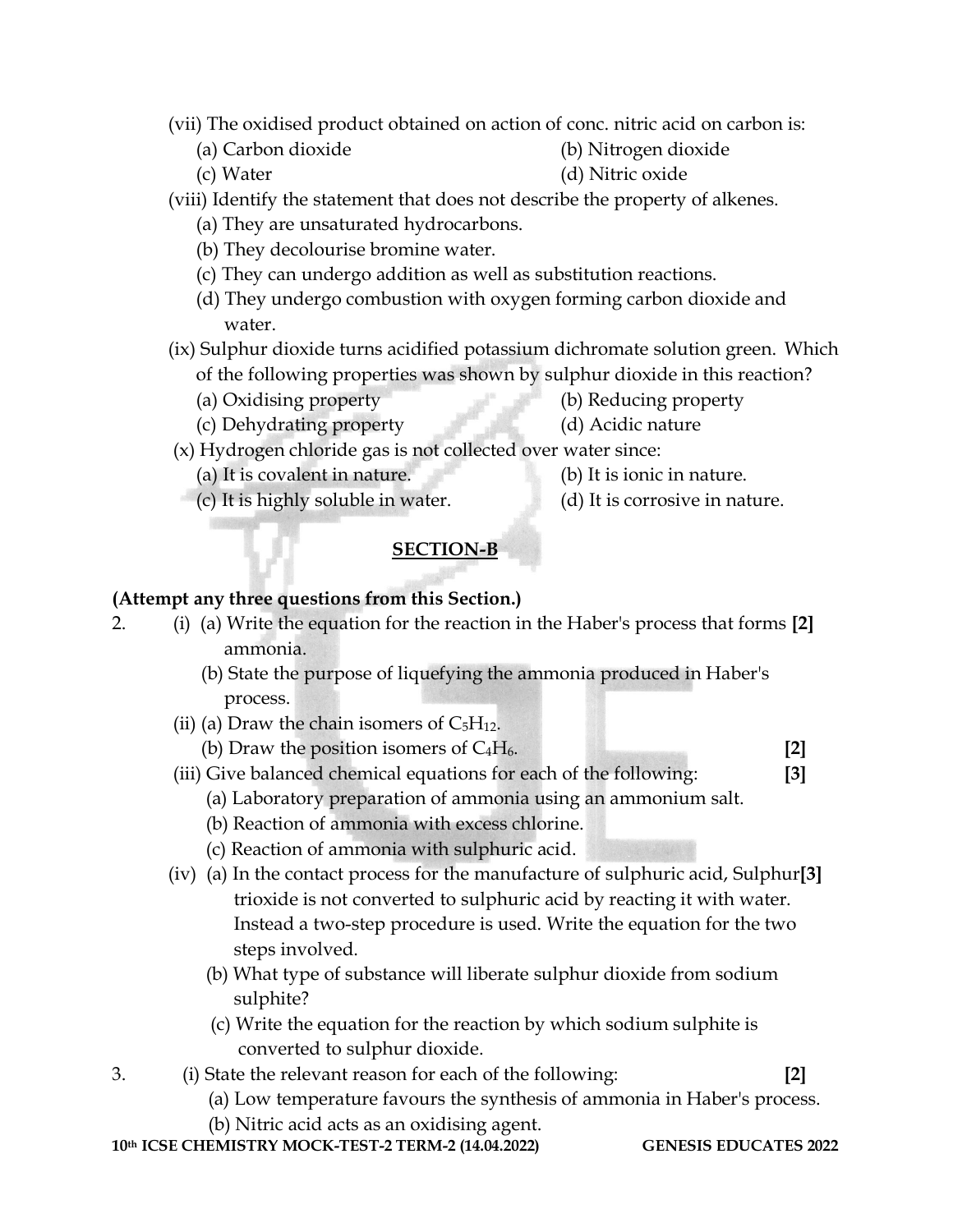|    | (ii) Fill in the blanks from the choices given in brackets:                               | $[2]$ |  |  |  |  |
|----|-------------------------------------------------------------------------------------------|-------|--|--|--|--|
|    | (a) Methane burns in air with a ______________ to form carbon dioxide and                 |       |  |  |  |  |
|    | water vapor. (bluish non-sooty flame, bluish sooty flame)                                 |       |  |  |  |  |
|    | (b) Magnalium is an alloy of _____________. (copper and zinc, aluminium and<br>magnesium) |       |  |  |  |  |
|    |                                                                                           |       |  |  |  |  |
|    | (iii) The following questions related to the extraction of aluminium by<br>electrolysis:  | [3]   |  |  |  |  |
|    | (a) Give the equation for the reaction that takes place at cathode.                       |       |  |  |  |  |
|    | (b) Explain why it is necessary to renew anode from time to time.                         |       |  |  |  |  |
|    | (c) What is the role of graphite?                                                         |       |  |  |  |  |
|    | (iv) (a) Ethene forms saturated products on reacting with halogens (chlorine and          |       |  |  |  |  |
|    | bromine). Name them and write balanced equations.                                         |       |  |  |  |  |
|    | (b) Give the conditions and the main product formed by substitution of                    |       |  |  |  |  |
|    | Alkane by halogen.                                                                        | [3]   |  |  |  |  |
| 4. | (i) Write balanced chemical equations for each of the following:                          | $[2]$ |  |  |  |  |
|    | (a) When excess of ammonia is treated with chlorine.                                      |       |  |  |  |  |
|    | (b) An equation to illustrate the reducing nature of ammonia.                             |       |  |  |  |  |
|    | (ii) (a) Of the two gases, ammonia and hydrogen chloride, which is more denser?           |       |  |  |  |  |
|    | Name the method of collection of this gas.                                                |       |  |  |  |  |
|    | (b) Give one example of a reaction between the above two gases which                      |       |  |  |  |  |
|    | produces a solid compound.                                                                | $[2]$ |  |  |  |  |
|    | (iii) Define the term isomerism. State two main causes of isomerism. Illustrate           |       |  |  |  |  |
|    | With suitable examples.                                                                   | $[3]$ |  |  |  |  |
|    | (iv) Why SO <sub>3</sub> is not directly dissolved in water to form sulphuric acid?       | $[3]$ |  |  |  |  |
| 5. | (i) Give balanced equations for the following:                                            |       |  |  |  |  |
|    | (a) Action of cold and dilute nitric acid on copper.                                      |       |  |  |  |  |
|    | (b) Action of concentrated nitric acid on sulphur.                                        | [2]   |  |  |  |  |
|    | (ii) State two relevant observation for: Ammonium hydroxide solution is added             |       |  |  |  |  |
|    | to zinc nitrate solution slowly and then in excess.                                       | $[2]$ |  |  |  |  |
|    | (iii) (a) Name the method used for obtaining ammonia on a large scale.                    |       |  |  |  |  |
|    | (b) What is the actual ratio of the reactants involved in synthesis of                    |       |  |  |  |  |
|    | Ammonia?                                                                                  |       |  |  |  |  |
|    | (c) The temperature used is $450^{\circ}$ C. Give reason why?                             |       |  |  |  |  |
|    | (1) A lower temperature is not used?                                                      |       |  |  |  |  |
|    | (2) A higher temperature is not used?                                                     | [3]   |  |  |  |  |
|    | (iv) Draw the structural formula of the following compounds:                              | $[3]$ |  |  |  |  |
|    | (a) Butyne<br>(b) Pentene                                                                 |       |  |  |  |  |
|    | (c) Propanone                                                                             |       |  |  |  |  |
|    |                                                                                           |       |  |  |  |  |